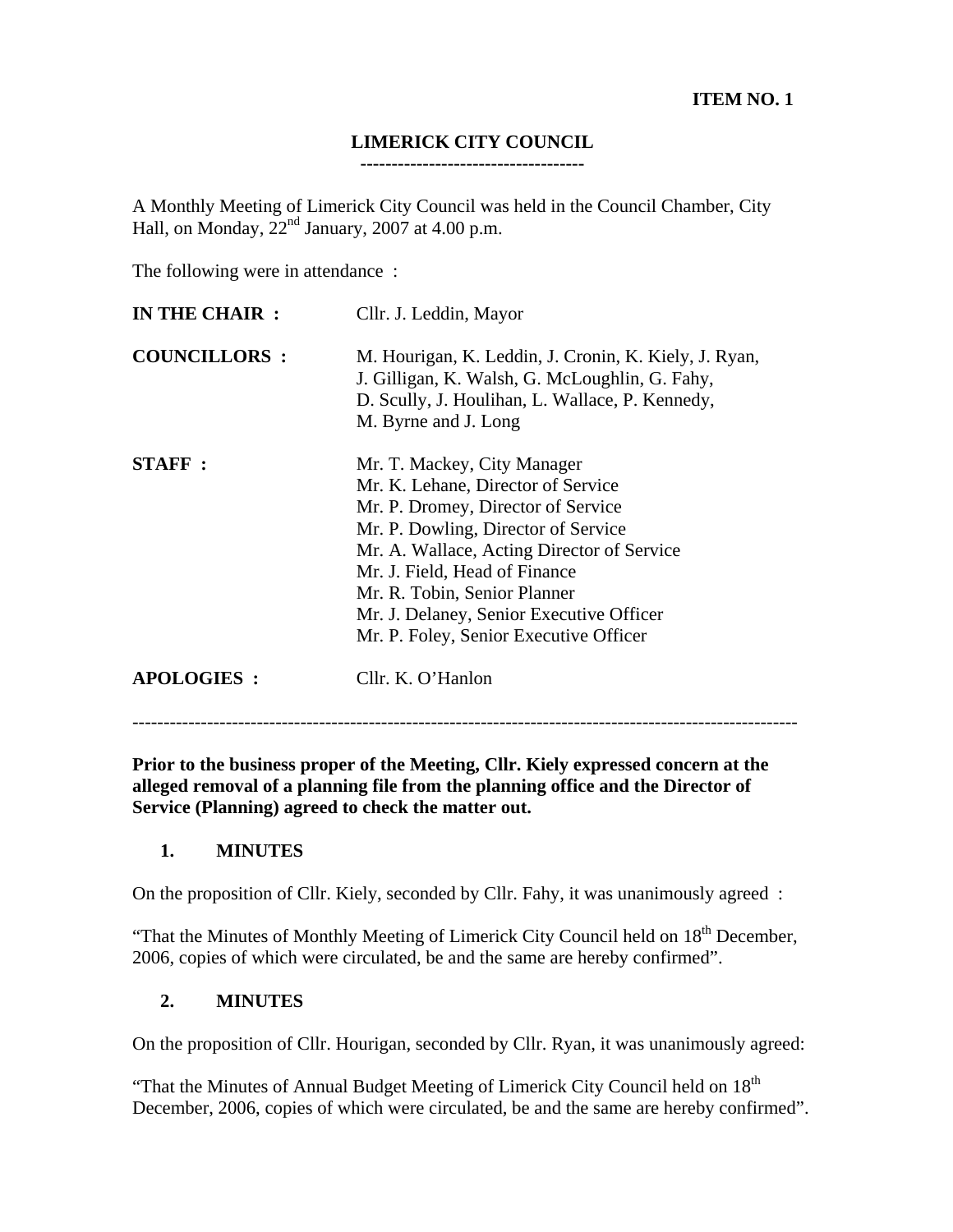Cllr. Wallace asked that the lights on the Childers Road/Kennedy Park be repaired. The Director advised that the Council will shortly be entering into a service agreement with the ESB in respect of complaints about public lighting.

# **3. MINUTES**

On the proposition of Cllr. Hourigan, seconded by Cllr. Ryan, it was unanimously agreed:

"That the Minutes of Special Meeting of Limerick City Council held on  $15<sup>th</sup>$  January, 2007, copies of which were circulated, be and the same are hereby confirmed".

# **4. MINUTES**

On the proposition of Cllr. Hourigan, seconded by Cllr. Ryan, it was unanimously agreed:

"That the Minutes of Special Meeting of Limerick City Council held on  $15<sup>th</sup>$  January, 2007, copies of which were circulated, be and the same are hereby confirmed".

#### **5. REPORT AND RECOMMENDATIONS, SOCIAL POLICY AND HOUSING STRATEGIC POLICY COMMITTEE MEETING HELD ON 8TH JANUARY, 2007.**

Members paid tribute to outgoing Director of Service (Housing) Mr. Pat.Dowling and wished him well in his new position .

The Chairman's Report, Social Policy and Housing Strategic Policy Committee Meeting held on 8<sup>th</sup> January, 2007 was noted.

Submitted the following Recommendation from the Social Policy and Housing Strategic Policy Committee Meeting held on  $8<sup>th</sup>$  January, 2007 :

Notice of Motion

To consider Item referred from Meeting of Limerick City Council held on  $2<sup>nd</sup>$  October, 2006 as follows :

"That Limerick City Council instructs the Director of Housing and Social Policy :

- (i) Not to enter into any agreement to purchase turnkey housing developments without the prior and explicit approval of the elected members of Limerick City Council.
- (ii) Not to enter into any agreement to purchase individual houses without prior and full consultation with the elected members for the Ward in which such houses are located".

Signed : Cllr. Diarmuid Scully.

It was agreed to adopt Part II of the Notice of Motion, namely :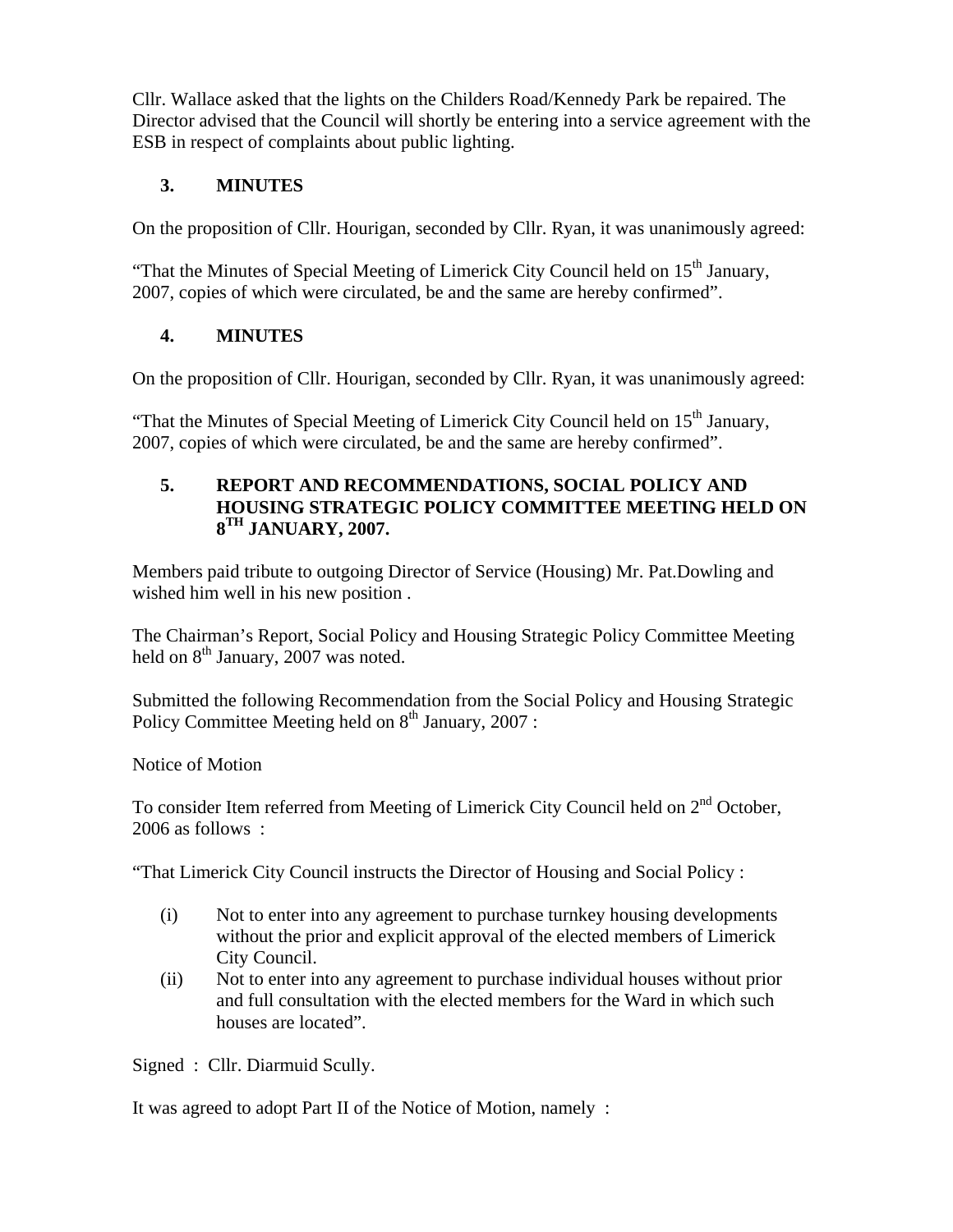"That Limerick City Council instructs the Director of Housing and Social Policy:

'Not to enter into any agreement to purchase individual houses without prior and full consultation with the elected members for the Ward in which such houses are located".

Regarding Part 1 of the motion, it was agreed, in view of the significant improvements in communications between officials and members that had taken place over the past period, that this matter be removed and be revisited in six months time in the context of the rollout of turnkey developments.

The Director, in response to members queries, advised that progress was being achieved in respect of those tenants living in Knocklisheen Road. He further advised that Respond had confirmed their decision to withdraw from future housing projects in Limerick city.

In response to Cllr.Ryan regarding private rented dwellings he advised that the Council would be engaging a full-time official to carry out inspections.

In response to Cllr.O'Loughlin he stated that RAPID was an inter agency initiative.

In reply to a query from Cllr. Scully regarding drug abuse he acknowledged the need to re-examine the structures currently in place to tackle the issue. He advised the members in respect of vacant units that a significant number were identified for regeneration.

# **6. REPORT AND RECOMMENDATIONS, TRANSPORTATION AND INFRASTRUCTURE STRATEGIC POLICY COMMITTEE MEETING HELD ON 16TH JANUARY, 2007**

The Chairman's Report, Transportation and Infrastructure Strategic Policy Committee Meeting held on  $16<sup>th</sup>$  January, 2007 was noted.

Submitted the following Recommendations from the Transportation and Infrastructure Strategic Policy Committee Meeting held on  $16<sup>th</sup>$  January, 2007, which were adopted unanimously on the proposition of Cllr. Kiely, seconded by Cllr. Scully :

Removal of Railings at Arthur's Quay Park It was unanimously agreed that the railings enclosing Arthur's Quay Park be removed.

Draft Roads Programme 2007 It was unanimously agreed to adopt the Draft Roads Programme 2007.

Rhebogue Area Action Plan

It was unanimously agreed to adopt the Rhebogue Area Action Plan.

Cllr. Gilligan welcomed the removal of the railings enclosing Arthur's Quay Park. He expressed concern at rubbish being dumped by King John's Castle and asked that it be removed.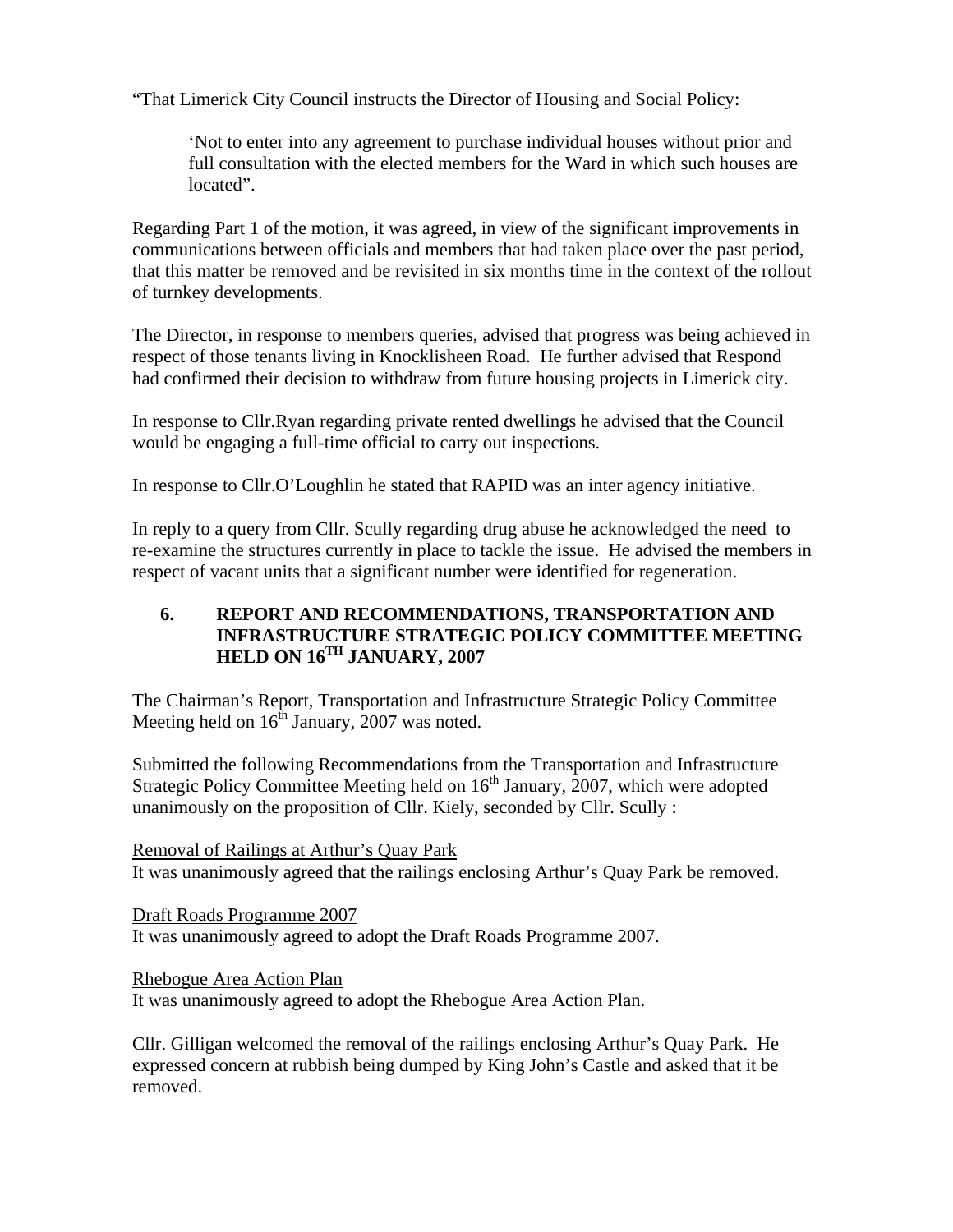Cllr. Long suggested that the railings removed from Arthur's Quay Park be given to other clubs throughout the city who may have a use for them.

In reply to Cllr. Ryan regarding the Riverside Walk the Director advised that the immediate priority should be the City Centre section and that once completed a detailed work on other areas could commence. He further advised the members that the Canal Project should be completed in advance of the opening of the Corbally Link road this summer.

In response to Cllr. Gilligan regarding railings at the Canal he said he would investigate the matter.

In response to Cllr. Hourigan he said a draft delivery strategy was now prepared and that he would revert to the members on that issue. He further advised that he would discuss with the Gardai the possibility of traffic lights at the Condell Road Shelbourne Road junction.

# **7. CORRESPONDENCE**

Submitted list of tenders opened in respect of the following :

Fuel / oil requirements 2007

Report for implementation of a Neighbourhood Regeneration Programme for St. Mary's Park

Demolition of 20 no. bungalows at Sarsfield Gardens and Hartigan Villas, Moyross, Limerick

# **8. DISPOSAL OF PROPERTY**

Submitted the following Disposal of Property in accordance with Notices already circulated under Section 183 of the Local Government Act, 2001, which were adopted unanimously on the proposition of Cllr. Kiely, seconded by Cllr. Ryan :

Disposal of Freehold (Ground Rent) to Tenant Purchaser holding under a Transfer Order which created a Leasehold Interest.

# **9. PARTICIPATION BY MEMBERS AT CONFERENCES**

It was unanimously agreed to approve participation by members at the following conferences :

Merriman Winter School 2007 – 'Anocht is uaigneach Eire Imeacht na nIarlai 1607' To be held in Westport Hotel, Westport, Co. Mayo  $26^{\text{th}} - 28^{\text{th}}$  January, 2007 Estimated Travel and Subsistence per member : €623.55 Conference Fee : €50.00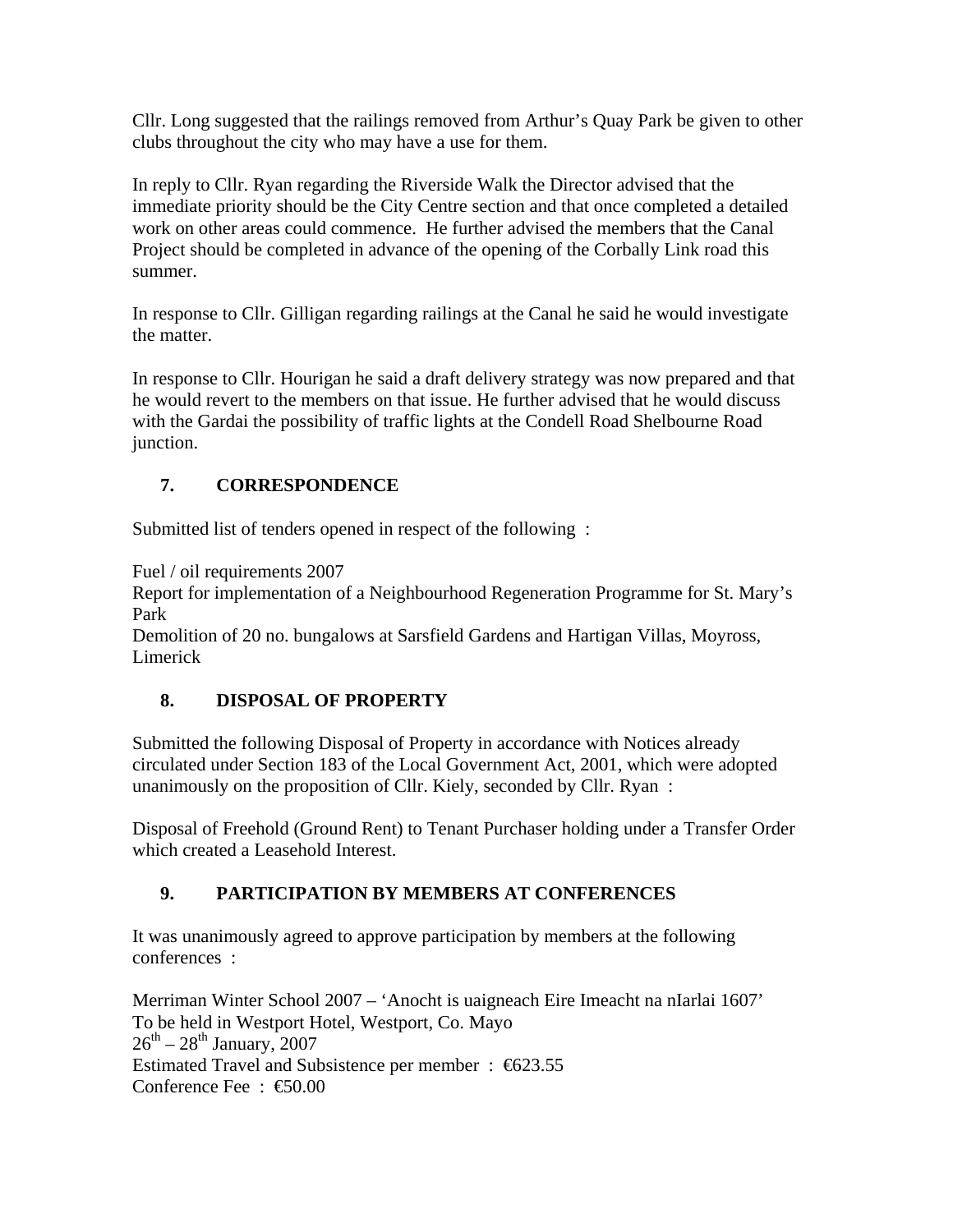Training Seminar for Councillors ' The Local Government Planning Service' To be held in Clonea Strand Hotel, Clonea, Dungarvan, Co. Waterford  $1<sup>st</sup>$  to  $3<sup>rd</sup>$  February, 2007 Estimated Travel and Subsistence per member : €460.00 Conference Fee : €245.00

18<sup>th</sup> Colmcille Winter School 2007 ' The contribution of the GAA (Gaelic Athletic Association) to the Sporting and Social Life in Ireland' To be held in Colmcille Heritage Centre, Gartan, Churchill, Letterkenny, Co. Donegal  $23<sup>rd</sup>$  to  $25<sup>th</sup>$  February, 2007 Estimated Travel and Subsistence per member : €828.97 Conference Fee : €190.00

Association of County and City Councils Annual Conference 2007 ' Keynote address: Driving economic development – the role of Councils' To be held in The Park Hotel, Dungarvan, Co. Waterford  $8<sup>th</sup>$  to  $10<sup>th</sup>$  March, 2007 Estimated Travel and Subsistence per member :  $\epsilon$ 470.50 Conference Fee : €200.00

#### **10. REPORT ON THE WETLANDS**

It was proposed by Cllr. Kiely, seconded by Cllr Fahy and unanimously agreed to approve report on the Wetlands.

## **11. NOMINATE TWO MEMBERS ONTO THE STEERING COMMITTEE FOR THE WETLANDS**

It was proposed by Cllr. Kiely and seconded by Cllr. Fahy to nominate Cllr. Hourigan onto the Steering Committee for the Wetlands.

It was proposed by Cllr. Walsh and seconded by Cllr. McLoughlin to nominate Cllr. Ryan onto the Steering Committee for the Wetlands.

It was proposed by Cllr. Cronin and seconded by Cllr. Gilligan to nominate Cllr. K. Leddin onto the Steering Committee for the Wetlands.

It was therefore unanimously agreed that Cllrs. Hourigan, Ryan and K. Leddin be nominated onto the Steering Committee for the Wetlands.

## **12. PLANNING PROPOSALS AND DECISIONS**

The Meeting noted the list of planning proposals under consideration at  $12<sup>th</sup>$  January, 2007 and Decisions taken from  $11<sup>th</sup>$  December, 2006 to  $12<sup>th</sup>$  January, 2007.

Members paid tribute to outgoing Director of Service (Planning) Mr. Kieran Lehane and wished him well in his new position.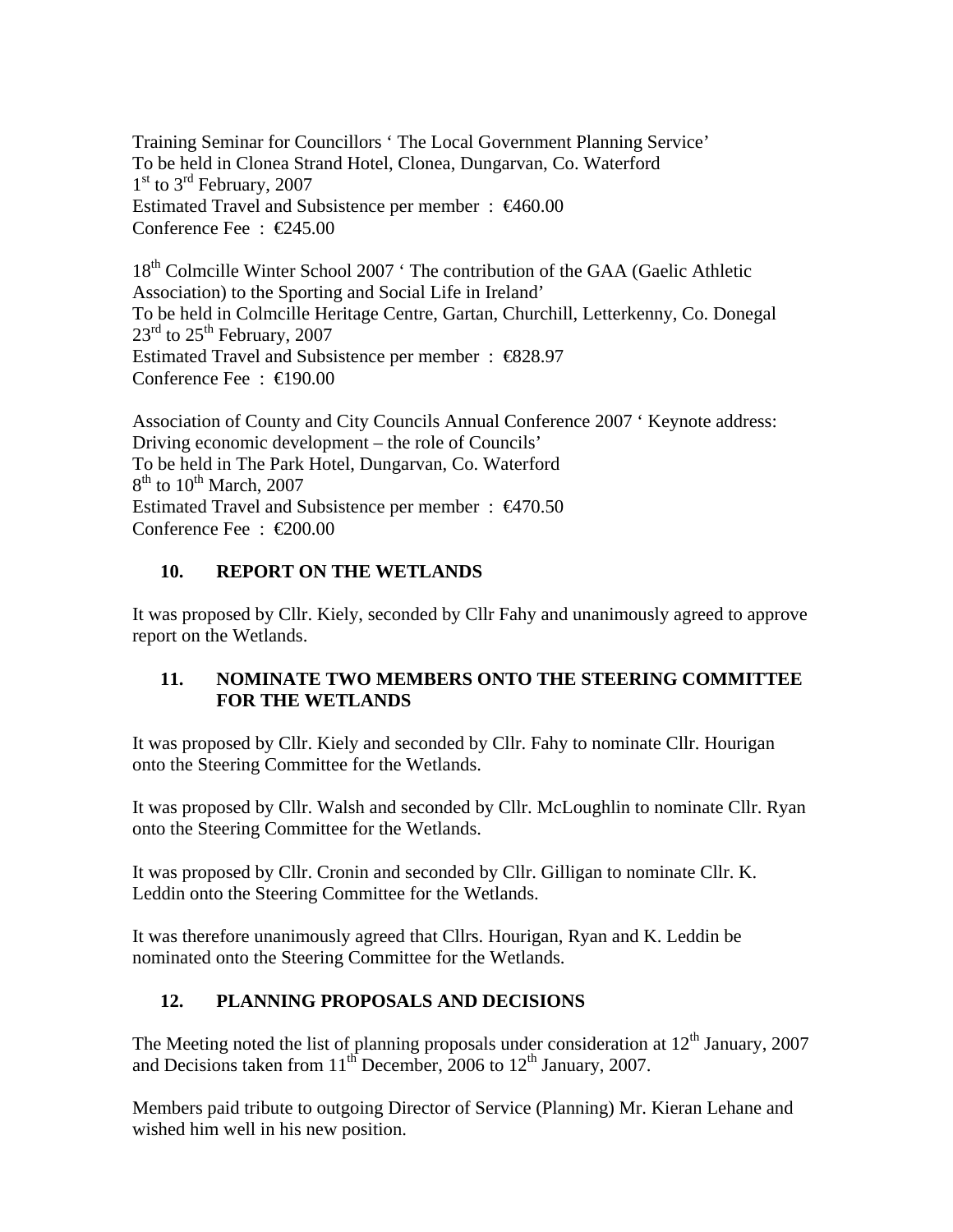In reply to members queries the Senior Planner agreed to meet with Ward members in relation to the Redemptorist Church.

He advised that he had no furthers meetings in respect of the Condell Road . He further advised that if members had an issue with the location of the recycling centre this was more appropriate for the relevant Director

# **13. AN BORD PLEANALA**

The Meeting noted the Decisions taken by An Bord Pleanala from  $11<sup>th</sup>$  December, 2006 to  $12<sup>th</sup>$  January, 2007.

# **14. NOTICE OF MOTION**

Submitted the following Notice of Motion, due notice of which was given, which was referred to Area Meeting :

"That Limerick City Council totally reinstate and resurface the South Circular Road from it's junction with the Ballinacurra Road to Fennessy's Roundabout, and that it upgrades and makes clearly visible the speed ramps on the said stretch of road".

Signed : Cllr. Pat Kennedy

## **15. NOTICE OF MOTION**

Submitted the following Notice of Motion, due notice of which was given, which was referred to the Transportation and Infrastructure Strategic Policy Committee Meeting:

"Recognising that many low points in relation to the water supplies and pressure have recently arisen in Limerick City causing much concern to many domestic and industrial consumers, that Limerick City Council take immediate measures and embark upon a comprehensive programme to deal with the present and future needs of residential and business consumers in relation to such matters as :

- (i) adequacy of water supplies;
- (ii) water pressure;
- (iii) water storage capacity;
- (iv) upgrading of Water Treatment Plant at Clareville;
- (v) Water Conservation;
- (vi) Replacement of lead pipes;
- (vii) Other such matters;

And that the Executive furnish a full Report and Recommendations".

Signed : Cllr. Pat Kennedy